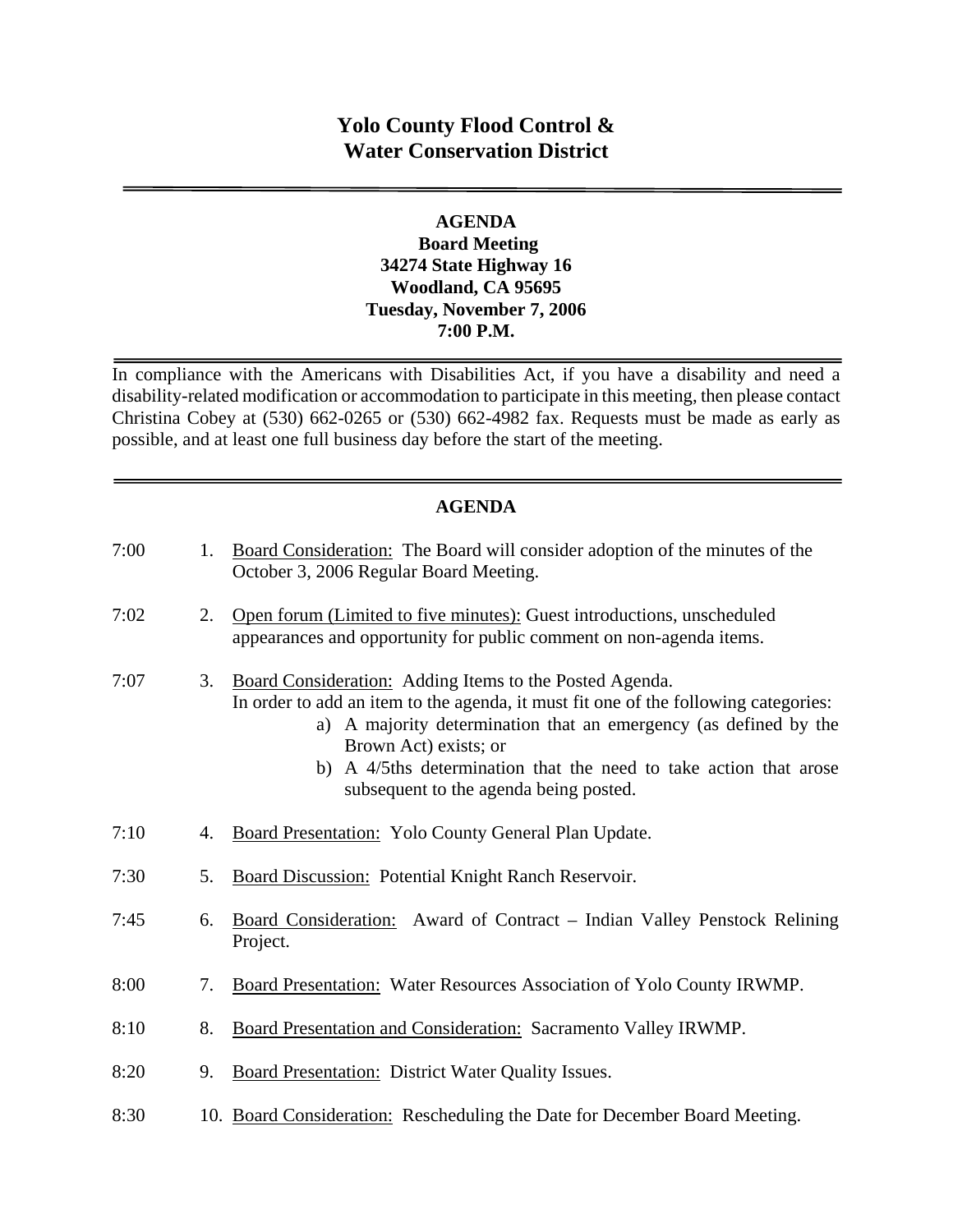| 8:35 | 11. Board Update and Consideration: New Year's Eve Storm Recovery Update and<br>Continuation of Emergency Conditions.                                                                                                                                                                                                                                                              |
|------|------------------------------------------------------------------------------------------------------------------------------------------------------------------------------------------------------------------------------------------------------------------------------------------------------------------------------------------------------------------------------------|
| 8:45 | 12. Directors' Reports: Each member of the Board will have the opportunity to report<br>on meetings and conferences attended during the prior month on behalf of the<br>District.                                                                                                                                                                                                  |
| 8:55 | 13. Attorney's Report: The District's attorney will report on current legal and<br>legislative activities.                                                                                                                                                                                                                                                                         |
| 9:00 | 14. General Manager's Report: The Board will receive a report from the General<br>Manager or designated representatives regarding current general activities and<br>projects of the District.<br>a) General Activities<br>b) Capay Dam Inspection Update<br>c) Farmers Central Ditch Issues<br>d) Cache Creek Dam EAP Report<br>Operations, Maintenance and Water Conditions<br>e) |
| 9:15 | 15. General Discussion: Opportunity for Board members to ask questions for<br>clarification, provide information to staff, request staff to report back on a<br>matter, or direct staff to place a matter on a subsequent agenda.                                                                                                                                                  |
| 9:20 | 16. Board Consideration: The Board will consider the approval and the payments of<br>bills.                                                                                                                                                                                                                                                                                        |
| 9:25 | 17. Closed Session:<br>a) Conference with Legal Counsel Under: Brown Act Section<br>54956.9(a) Carman vs. YCFC&WCD and Watson vs. YCFC&WCD                                                                                                                                                                                                                                         |
| 9:59 | 18. Closed Session Report                                                                                                                                                                                                                                                                                                                                                          |

10:00 19. Adjourn

The public may address the Board concerning an agenda item either before or during the Board's consideration of that agenda item. Public comment on items within the Board's jurisdiction is welcome, subject to reasonable time limits for each speaker. Upon request, agenda items may be moved up to accommodate those in attendance wishing to address that item. Times listed for consideration of agenda items are approximate only. The Board may consider any agenda item at any time during the Board meeting.

I declare that the foregoing agenda was posted at the office of the Yolo County Flood Control and Water Conservation District, 34274 State Highway 16, Woodland, CA on November 3, 2006.

By: \_\_\_\_\_\_\_\_\_\_\_\_\_\_\_\_\_\_\_\_\_\_\_\_\_\_\_\_\_\_\_\_\_\_\_\_\_

Christina Cobey, Administrative Assistant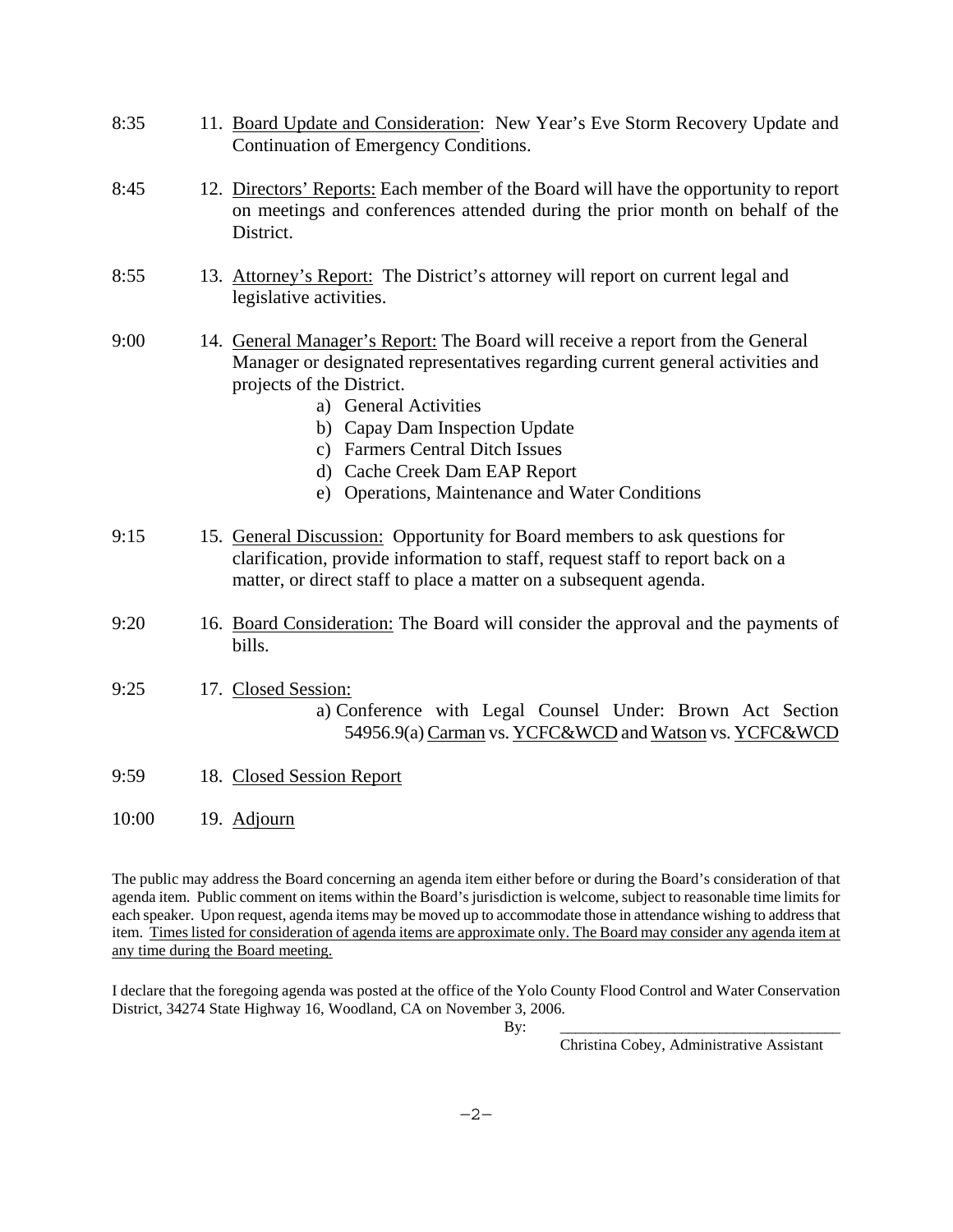#### REGULAR BOARD MEETING MINUTES November 7, 2006

The regular November meeting of the Board of Directors of the Yolo County Flood Control and Water Conservation District was held at 7:00 p.m. on November 7, 2006 at its regular place of business, 34274 State Highway 16, Woodland, California. Vice-Chair Scheuring convened the meeting with Directors Brice, Tadlock and Vink present. Chair Rominger arrived subsequently. Also in attendance were:

District Staff and Consultants Tim O'Halloran, General Manager Christy Barton, Assistant General Manager Mike Horgan, Engineer Max Stevenson, Water Resources Associate Jen Reed, Project Manager Paul Bartkiewicz, Legal Counsel Francis Borcalli, Engineering Consultant R. Jack Sinor, Consultant

#### **Members of the Public**

Duane Chamberlain, Yolo County Supervisor Bob Schneider Dave Pratt Blake Harlan Don Rominger, Retired District Director Bill Debo Twyla Thompson, Yolo-Zamora Water District Marleen Schuler David Guy, NCWA Tom Flynn Heidi Tschudin Laurie Schuler-Flynn Gene Story

### MINUTES **M/S/C** approved the minutes of the October 2, 2006 Regular Board meeting as mailed.

# OPEN FORUM

No comments were made.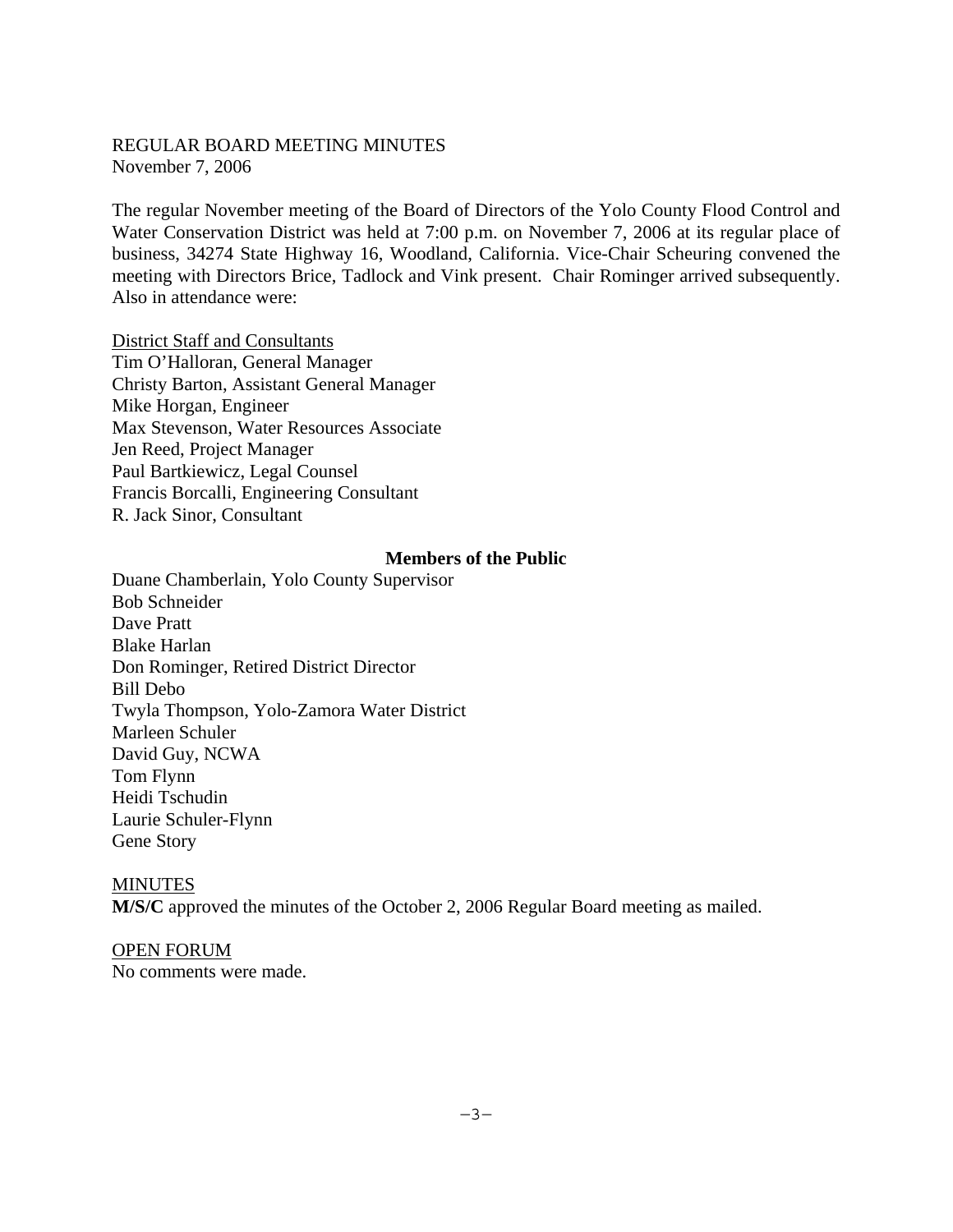### **YOLO COUNTY GENERAL PLAN UPDATE**

Mr. O'Halloran introduced Heidi Tschudin, Project Manager for the Yolo County General Plan Update.

Ms. Tschudin stated that the general plan update process started about two years ago and that multiple public workshops have been held. She advised that four land use alternatives were presented to the Board of Supervisors in September of this year and that the Board had validated them. The alternatives are now being refined for Board of Supervisors consideration and their selection of a preferred option. Subsequently, a Draft General Plan will be prepared for public review with final plan adoption expected in late 2007 or early 2008.

Ms. Tschudin also stated that the County's General Plan was last updated in 1983 and that the land use policy document was a very important element of the plan. She provided a general overview of the General Plan and pointed out that the plan will include a conservation element with water policies.

Board discussion and questions followed. Ms. Tschudin advised that the plan status and process is outlined on the County web site.

### **POTENTIAL KNIGHT RANCH RESERVOIR**

Mr. O'Halloran stated that no work to develop design plans has yet been performed, but the District's purchase of the Knight property has received newspaper coverage and raised concerns with neighboring landowners. He stated that the reservoir planning process is and will continue to be open to the public and he wanted to provide the landowners with an opportunity to present their concerns to the Board. He stated that the purpose of the reservoir was to develop new water, improve environmental habitat, improve water quality and provide localized flood control.

Chair Rominger invited interested members of the audience to speak. Those who spoke and some of their comments are as follows:

Mr. Flynn stated:

- Downstream property owners do not want a dam or reservoir in the valley.
- The dam/reservoir site was rife with problems.
- He is strongly opposed to any encroachment on private property and is more strongly opposed to eminent domain.
- The project was detrimental to the right-to-farm and would contribute to the loss of family farms.
- Current use of adjacent land are raising cattle and growing olives.
- The dam would obstruct the current view of the valley.
- Flooding from possible failure of the dam raises strong safety concerns.
- He encouraged the District to exclude, by Board resolution, the consideration of eminent domain and encroachment onto private property in any project studies and analyses.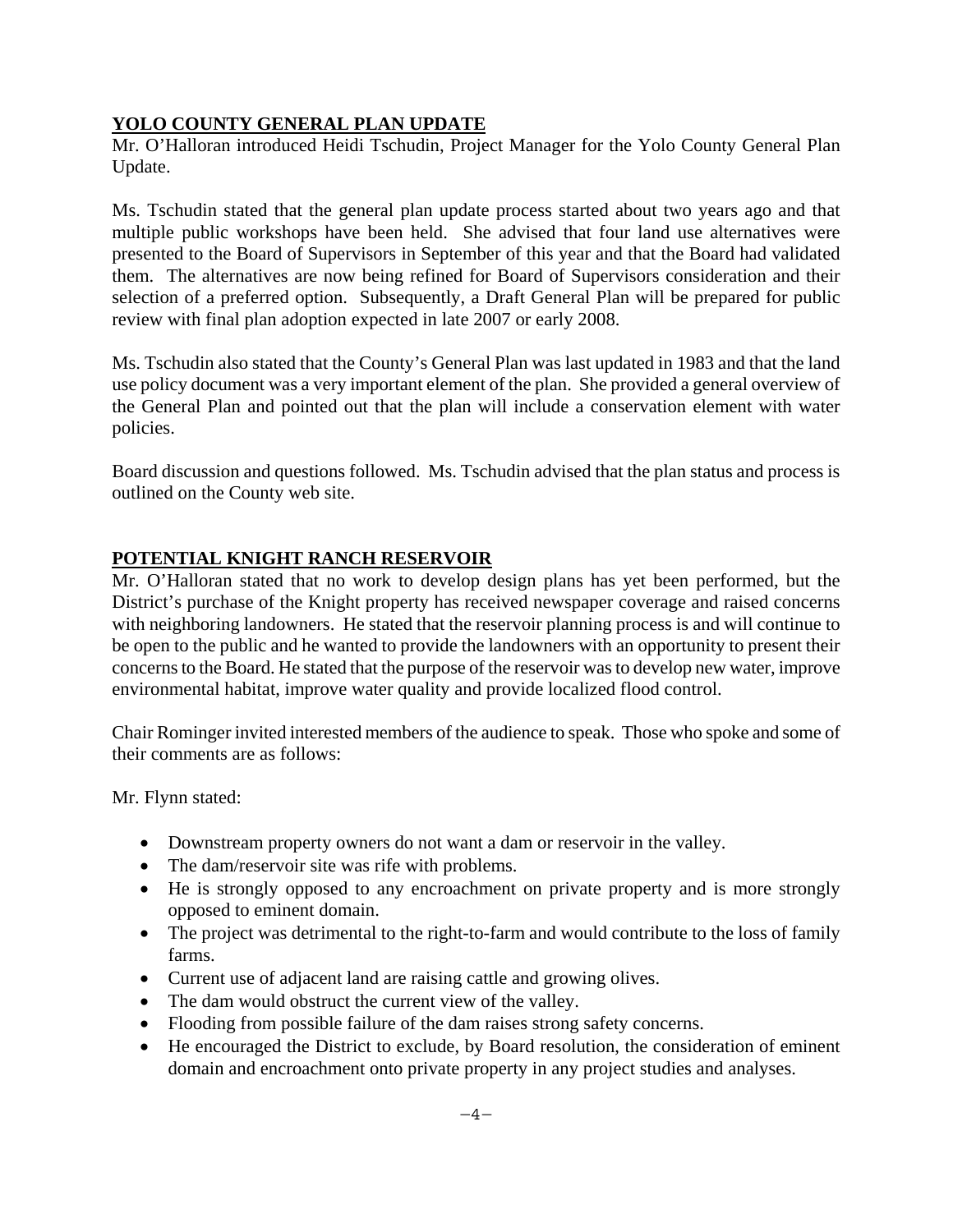Mrs. Schuler stated:

- She does not want this project.
- The adjoining property has been farmed by her family since 1869.
- The site has potential seismic problems.
- The reservoir should be located closer to Zamora, the area where additional irrigation water is needed.

Mr. Schneider stated:

- The project will provide needed water to multiple interests in Yolo County.
- The matter is not a government versus people issue but a farmer verses farmer one.
- The project will provide a future water supply with improved water quality in Yolo County.
- It will be a difficult decision to balance future needs with current impacts on adjacent property owners.

Mrs. Thompson stated:

- The board of the Yolo-Zamora Water District is enthusiastic about development of the project.
- The District has been in a quest for water since 1950.
- It is solely reliant on well water and is the site of major ground subsidence.

Ms. Schuler-Flynn stated:

- She is a partner in raising olives on land adjacent to the dam.
- Water conservation should be pursued instead of the dam and reservoir.

Mr. Debo stated:

- The value of his property has been devalued by the proposed project.
- The dam will be 400 yards from his house and 40 feet high.
- He questioned the feasibility of building the dam and having an adequate source of water to supply the reservoir.
- The lake would not be available to the public.
- He questioned the District's ability to pay for a \$10 million dam and whether the water was actually for farmers or others.

Mr. Harlan stated:

 He was excited about the District's purchase of the dam and reservoir site and is supportive of additional water diversions and supplies.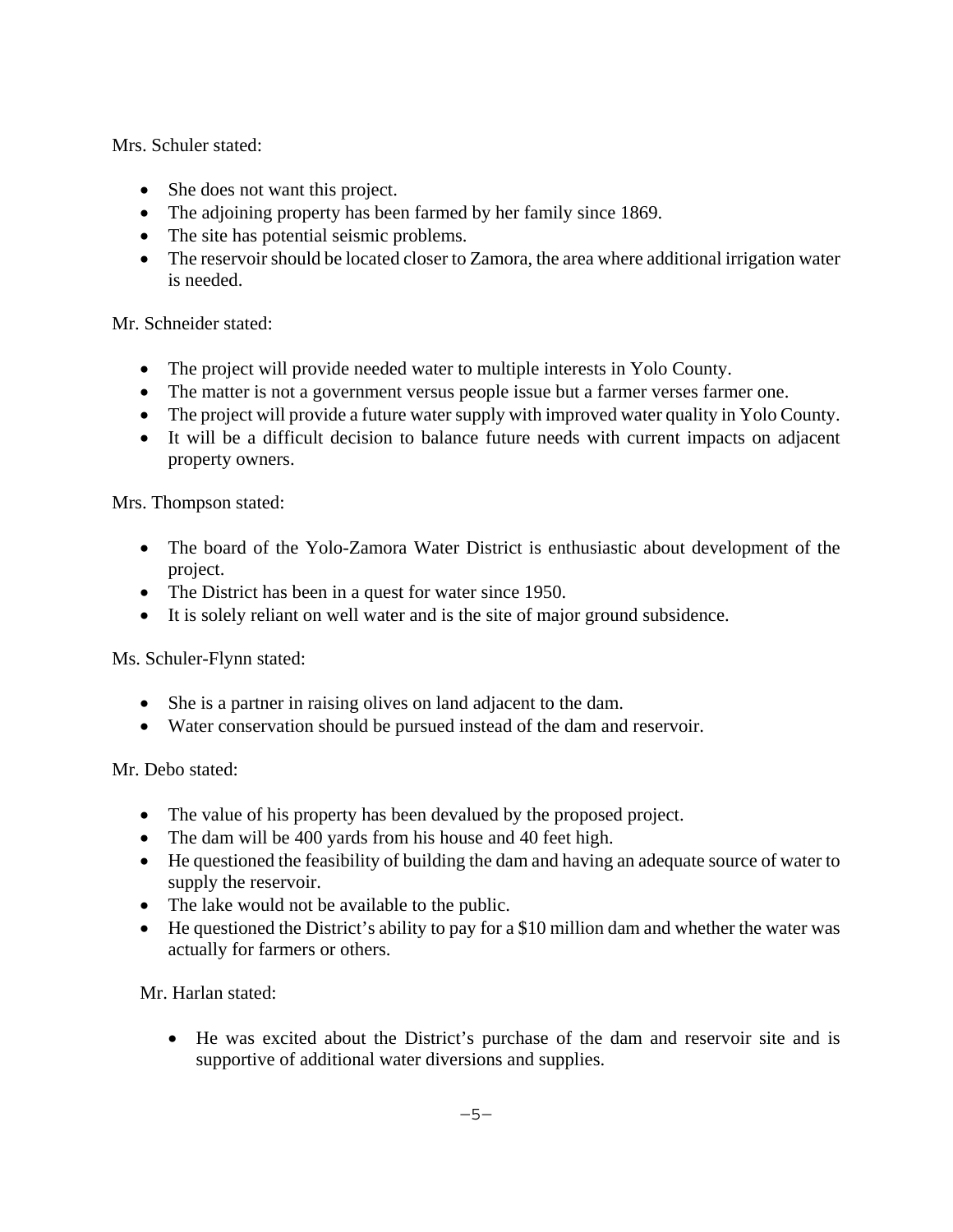He is encouraged by the District's proposed study of the site and is awaiting the results.

Director Rominger thanked the speakers for their presentations and stated that the concerns and questions raised will be considered in the project study and will be answered.

Director Scheuring stated that District consideration of the reservoir was consistent with its earlier actions to acquire additional surface water through winter time diversions from Cache Creek.

Director Vink stated that off-stream storage is a part of the District's prior water supply augmentation concept.

Mr. O'Halloran stated that the District is charged to explore additional water supplies and that the reservoir proposal is only one aspect of the District's overall water resource management strategy.

### **AWARD OF CONTRACT – INDIAN VALLEY PENSTOCK RELINING PROJECT**

Mr. O'Halloran reported bids had been opened for the Indian Valley Penstock relining work and that the amount of the low bid was within budget.

Mr. Sinor, District Project Engineer, reported the project involved cleaning and recoating of 730 lineal feet of the 60 inch diameter steel penstock by a qualified experienced contractor. He provided details on the bid process, alternative coatings, construction time schedule, liquidated damages and recommendation for award of the contract.

Board questioned and discussion followed on the types of alternative coatings, their life expectancies additive bid alternatives, contractor's reference checks, conditions of the work environment and construction inspection.

**M/S/C** approval to authorize the general manager to contract with ABHE & Svoboda in the amount of \$297,150 for Alternative A – Epoxy Coating System.

### **WATER RESOURCES ASSOCIATION OF YOLO COUNTY IRWMP**

Mr. O'Halloran reported that the IRWMP is scheduled for Board adoption in early 2007.

Director Scheuring stated that the public comment period is ongoing.

Mr. Stevenson presented an overview of the IRWMP document including an outline of its contents and highlights covering public outreach, regional coordination, findings and issues, potential actions and implementation strategy.

Director Scheuring stated that development of the IRWMP was an important exercise for the nine agencies involved and resulted in a successful collaborative effort. He also reported that efforts of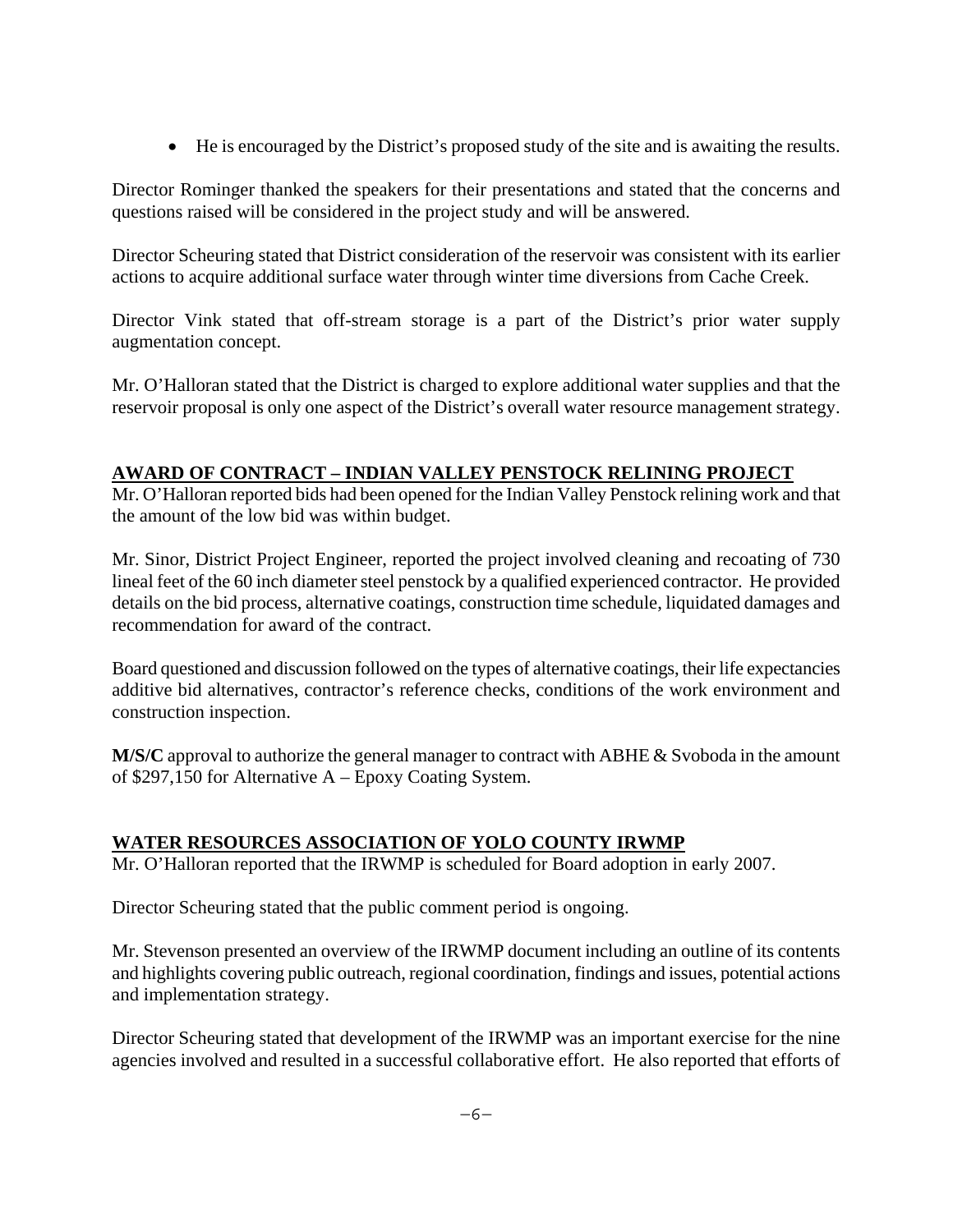all of the agencies' staff were to be commended.

Director Brice stated that Yolo Basin Foundation was glad to participate in the process.

### **SACRAMENTO VALLEY IRWMP**

Mr. Guy, Executive Director for NCWA, provided an overview of the Sacramento Valley IRWMP including its origins, purpose, and relationship with local IRWMPs, finalization schedule, and adoption by 35 water agencies, importance to Yolo County and utilization to educate others. He welcomed District support of the plan.

Mr. Schneider commented that the IRWMP was developed through collaboration of environmental interests, property owners and farmers and would enhance local efforts to obtain project funding.

Mr. O'Halloran gave an overview of the proposed District resolution to support the Sacramento Valley IRWMP.

**M/S/C** adoption of the resolution as presented.

### **DISTRICT WATER QUALITY ISSUES**

Mr. Stevenson reported on the District's water quality planning project.

The activities include groundwater quality monitoring at numerous wells and surface water monitoring for various constituents. He provided details on the history, natural source, area of distribution and development of state regulations on boron. He advised that boron contamination was tied to mercury sources and agriculture did not contribute to boron levels.

Mr. Schneider commented that boron monitoring was an important part of the conditional ag waiver program.

#### **RESCHEDULING THE DATE FOR DECEMBER BOARD MEETING**

Mr. O'Halloran recommended rescheduling the Board's December meeting due to a conflict with the ACWA conference.

**M/S/C** approval to move the regular December meeting to December 12, 2006.

### **NEW YEAR'S EVE STORM RECOVERY UPDATE AND CONTINATION OF EMERGENCY CONDITIONS**

Mrs. Barton reported that the State OES will pay 100% of the non-FEMA covered costs for emergency work incurred by the District and there is still some erosion repair work yet to be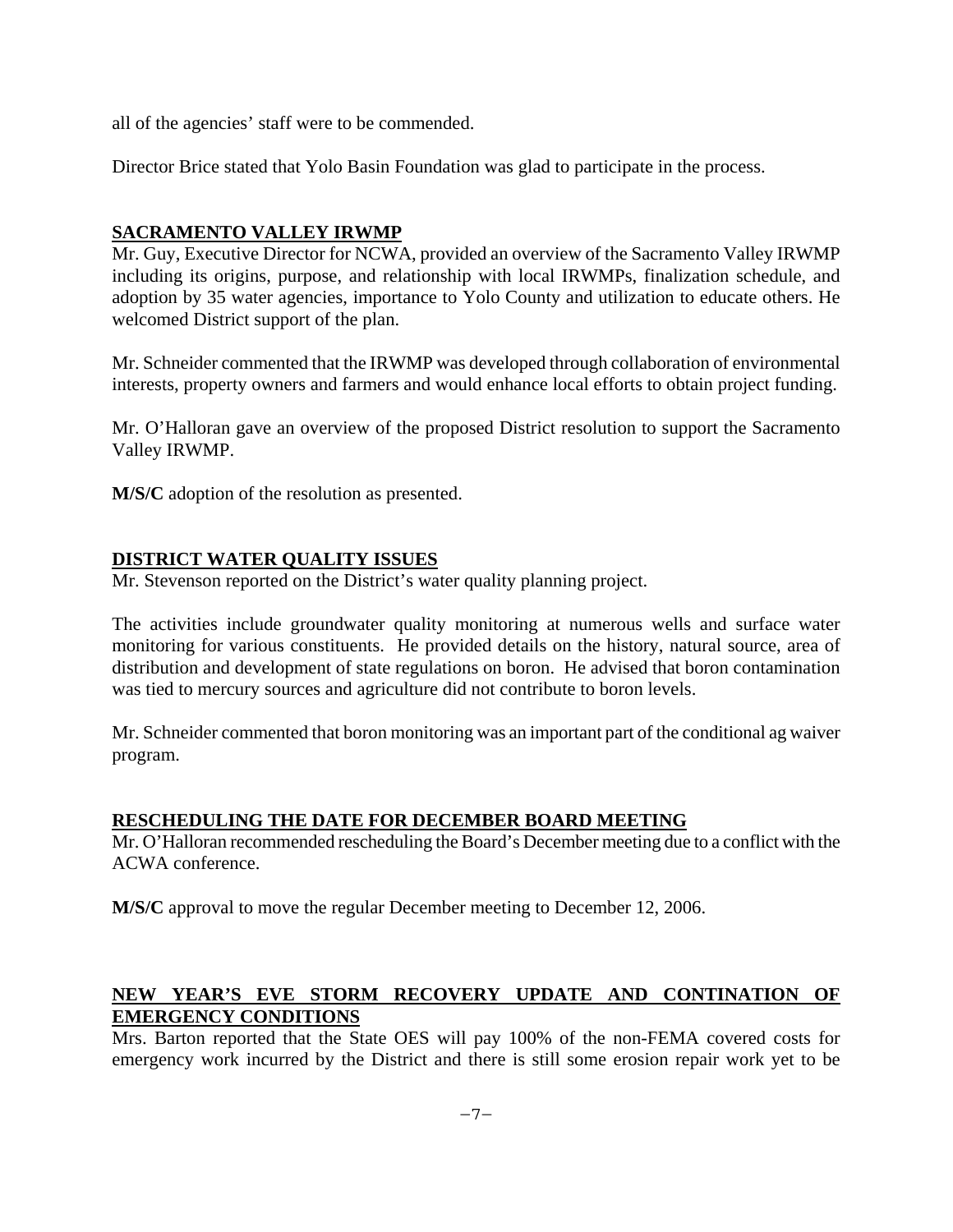completed. She also stated that the District has received \$370,000 thus far for reimbursement of the \$1,000,000 spent and that State OES will support the District's request to FEMA for repair of the Hungry Hollow Canal bridge.

**M/S/C** approval to continue the Declaration of Emergency Conditions until the next Board meeting.

### **GENERAL MANAGER'S REPORT**

General Manager O'Halloran reported the following:

### General Activities:

- The District Harvest Celebration/BBO is scheduled for November 17, 2006.
- The agenda for the next District-Yolo County 2X2 meeting has not yet been received.
- Agricultural water sales to date are 110% of the budgeted amount.

### Capay Dam Inspection Update:

Mr. Horgan reported that the non-destructive structural testing of the Capay Dam concrete was performed during the week of October  $23<sup>rd</sup>$  and that concrete and soil coring began November  $6<sup>th</sup>$ . Following laboratory testing of the cores and data analyses, a report will be prepared by Stantec, the project engineer.

#### Farmers Central Ditch Issues:

The Farmers Central Ditch does not currently supply irrigation water and is a liability to the District. Cleaning operations to pass winter storm flows is underway and hydroflushing of culverts may cost \$20,000.

### Cache Creek Dam EAP Report:

An emergency action plan addressing potential failure of the Cache Creek Dam has been prepared by Wood Rodgers, Inc. The report is required by the Federal Energy Regulatory Commission. A tabletop discussion and exercise of the plan with emergency response agencies will be held on November 21, 2006.

#### Operations, Maintenance and Water Conditions:

Water system repair work is underway and the District's flood response is being reviewed.

### **PAYMENT OF THE BILLS**

**M/S/C** after review, approved the following claims for payment:

Yolo Flood Control Checks: #37202, 37203, 37232 and 37291-37301